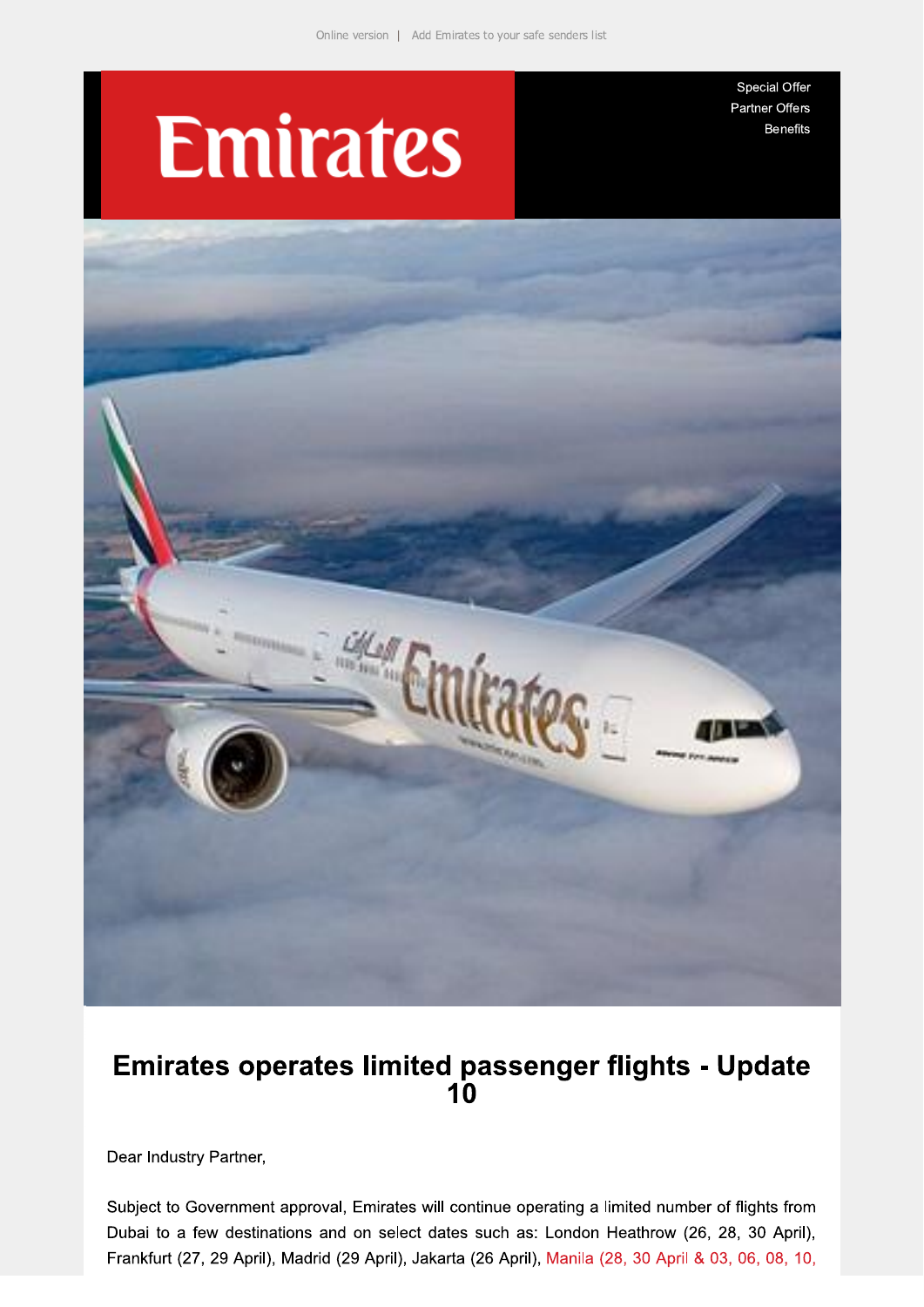#### 13May'20).

Stringent entry restrictions remain in place at these destination as well as others across the world; travellers are advised to check before their travel. The safety and wellbeing of passengers and crew remain Emirates' top priorities.

### **Ticketing Terms and Conditions for New Tickets:**

| Travel Date:                 | 12 April to 13 May 2020                                                                                                                                                                                                                  |
|------------------------------|------------------------------------------------------------------------------------------------------------------------------------------------------------------------------------------------------------------------------------------|
| Destination:                 | MNL, FRA, LHR, MAD, CGK,                                                                                                                                                                                                                 |
| Journey and Class of Travel: | One way only & applicable in Y $(R)$ , J $(H)$                                                                                                                                                                                           |
| Fare Economy:                | MNL, FRA, LHR, MAD AED2,500 (all inclusive)<br>CGK AED1,900 (all inclusive)                                                                                                                                                              |
| Fare Business:               | MNL, FRA, LHR, MAD AED5,000 (all inclusive)<br>CGK AED3,800 (all inclusive)                                                                                                                                                              |
| Fare combinability:          | Not combinable with any other fare                                                                                                                                                                                                       |
| Fare discounts:              | No child discounts and infant pay 10%                                                                                                                                                                                                    |
| Changes and refunds:         | Not permitted                                                                                                                                                                                                                            |
| <b>EK Services:</b>          | • Advanced seating and excess baggage can be purchased. Lounge and CDS not<br>applicable<br>Unaccompanied Minors/ Young Passengers/ AVIH will be accepted on these flights<br>$\bullet$<br>• WCHR / C / S can be booked on above flights |
| <b>Discount</b>              | Not applicable for group booking                                                                                                                                                                                                         |
| Time limit                   | 4 hours from booking                                                                                                                                                                                                                     |
| Interline journey            | Any interline itinerary has to be bought by passengers at their own expense and subject to<br>travel restrictions at destination                                                                                                         |

#### Baggage:

Baggage allowance 25kgs except MNL 40kgs in Economy and 40kgs in Business class

#### **Rebooking - Existing Ticket:**

- If passengers are holding tickets, difference in fare needs to be collected and calculated as below:
	- Check fare paid (Fare +  $YQ$ )
	- Check flown journey portion of the ticket
	- Fare difference from One-Way or Return fare is to be collected as below
- If the fare was RT, halve the value of fare paid (i.e. 50%) on ticket and charge the difference from above quoted fares, plus add airport taxes on top of the difference
- If the fare was OW, charge the difference plus add airport taxes, if any  $\bullet$
- Fully unutilised tickets for future may be re-issued with above OW fares and difference in fare  $\bullet$ collected as applicable. No residual value to be refunded in such cases
- No refund of difference in fare if travelling in lower cabin

Kindly contact prices@emirates.com for any clarification required on the above fare calculation only.

#### **Health and safety**